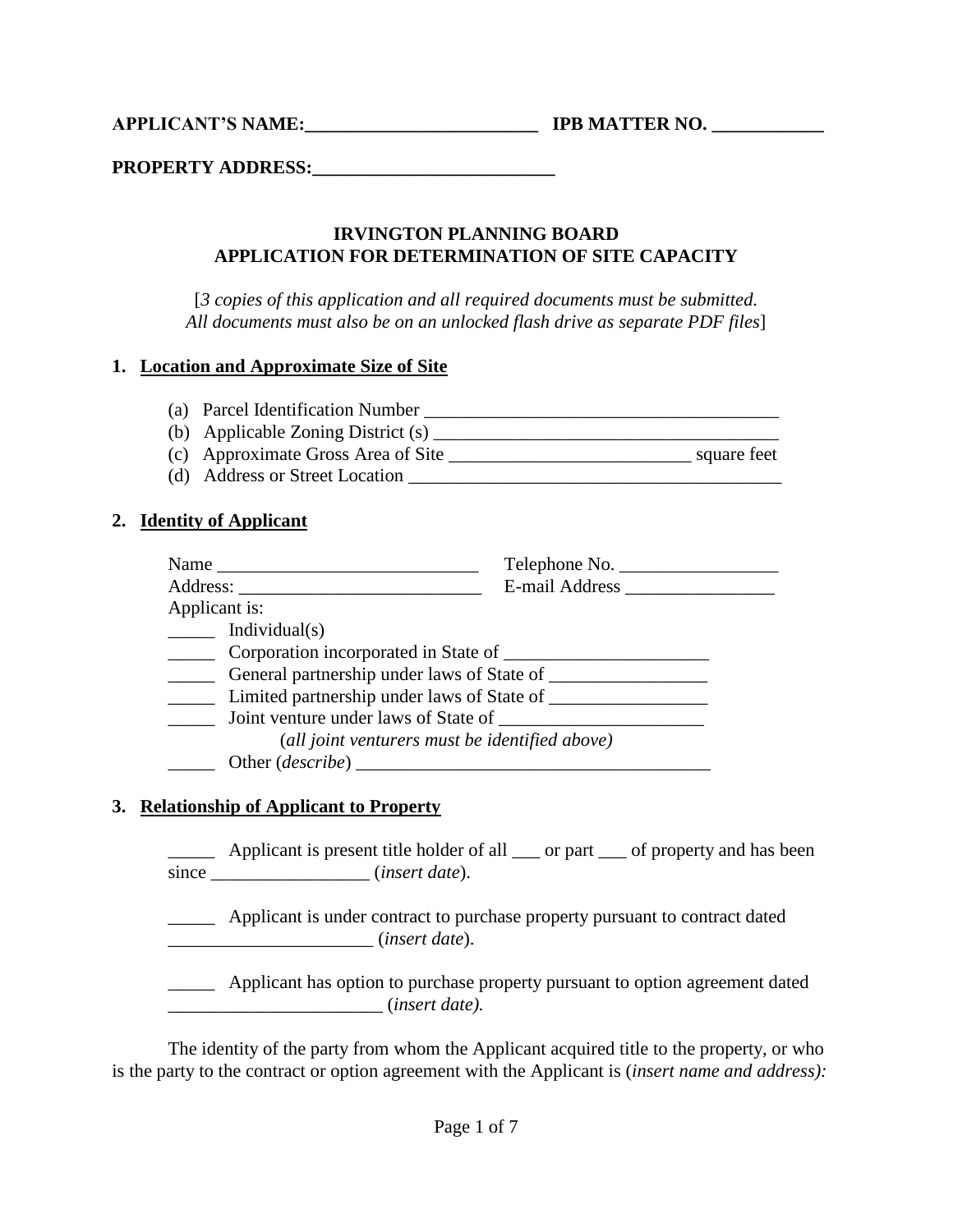Does Applicant directly or indirectly own any beneficial interest in any property any part of which is with 1000 feet of any boundary of the property covered by this application? ("*Beneficial interest" includes any direct or indirect ownership interest in, or the proceeds of sale, lease or development of the property, as well as any direct or indirect right to acquire such an interest in property or proceeds of property, such as a contract or option to purchase such an interest, or an ownership interest in a corporation or other entity that owns or has a right to acquire such an interest.*)

If "yes," furnish the following information for each such piece of property:

| <b>Parcel Identification Number</b> |             |
|-------------------------------------|-------------|
| <b>Address or Street Location</b>   |             |
| Approximate Gross Area of Site      | square feet |
| Present Use                         |             |

# **4. Information Concerning Applicant's Representatives**

List the name, address, telephone number and e-mail address of any attorney, architect, planning consultant, engineer, or other person who will represent the applicant before the Planning Board in connection with this application, and the capacity in which such person will act.

# **5. Reason for Application**

This application is made in connection with an application for:

- \_\_\_\_\_\_ Subdivision Approval
- **Example 2.5** Site Development Plan Approval
- \_\_\_\_\_ Limited Site Development Plan Approval

# **6. Survey Information**

*The application must be accompanied by an accurate survey of the parcel and shall show the boundaries and areas of portions of the parcel consisting of each of the following features: (a) Lakes, ponds and watercourses; (b) Watershed; (c) Wetland; (d) Floodplains; (e) 25% slopes; (f) 15% slopes; (g) Hudson River Land. The survey shall indicate the boundaries and areas of portions of the parcel where two or more of the foregoing features overlap.*

| Caption             |
|---------------------|
| Prepared by _       |
| Address of surveyor |
| Dated               |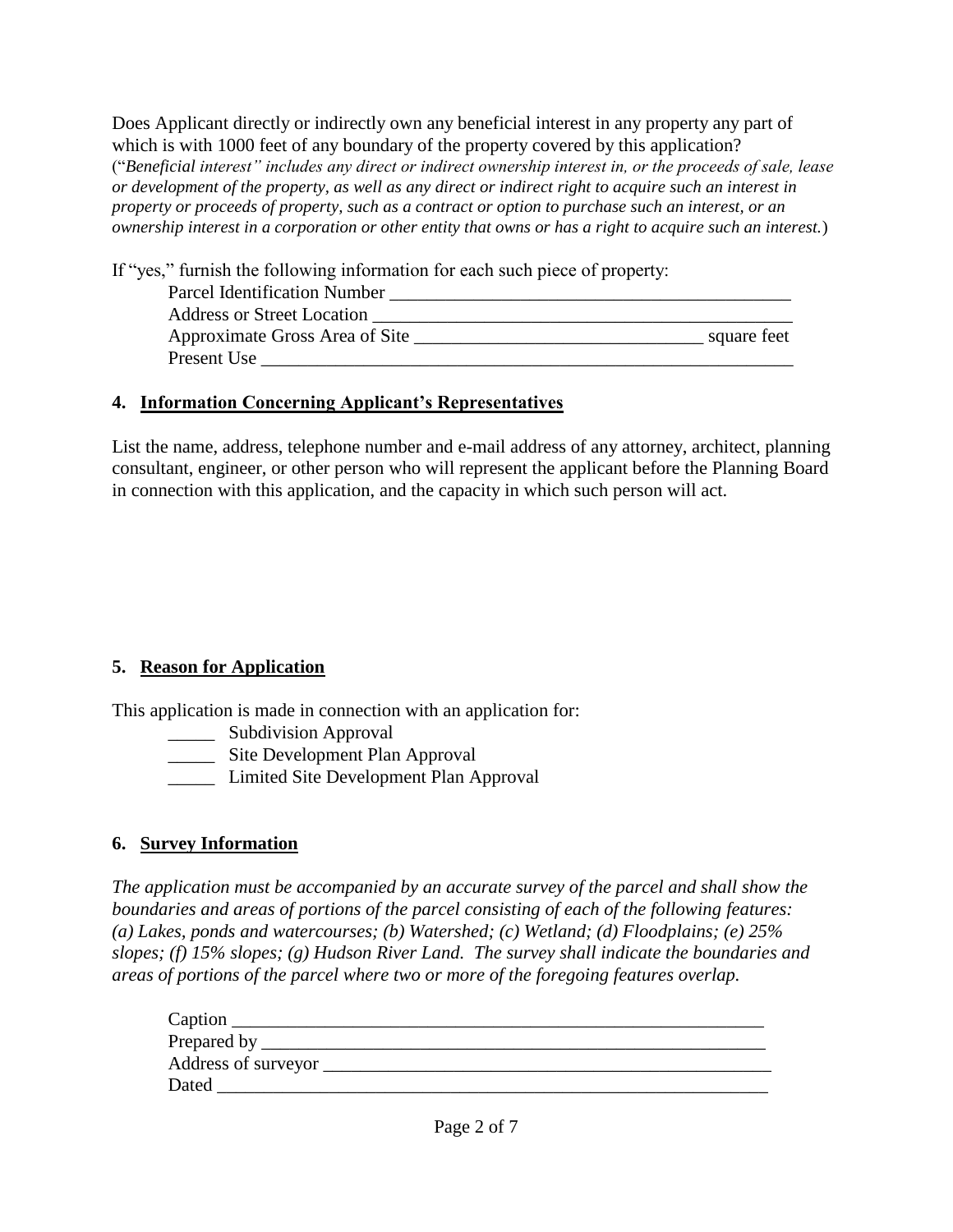## **7. Resource Protection Features and Other Information**

To the best of the applicant's knowledge and belief, does the site have any of the following features? (*Terms for features are defined in Irvington Zoning Code § 224-80, as amended.*)

| Feature                                                                                                                     | Yes | No |
|-----------------------------------------------------------------------------------------------------------------------------|-----|----|
| Lakes                                                                                                                       |     |    |
| Ponds                                                                                                                       |     |    |
| Watercourses                                                                                                                |     |    |
| Wetland                                                                                                                     |     |    |
| Floodplain                                                                                                                  |     |    |
| Hudson River Land                                                                                                           |     |    |
| <b>Twenty-five Percent Slopes</b>                                                                                           |     |    |
| <b>Fifty Percent Slopes</b>                                                                                                 |     |    |
| <b>Matured Woodland</b>                                                                                                     |     |    |
|                                                                                                                             |     |    |
| Existing roads                                                                                                              |     |    |
| Existing buildings or structures of any kind                                                                                |     |    |
| <b>Easements of access</b>                                                                                                  |     |    |
| Any land that in a previously approved subdivision<br>was reserved for resource protection or<br>recreation reasons         |     |    |
| Any land within 30 feet of the Croton Aqueduct                                                                              |     |    |
| Any land within 75 feet of the street line of<br>Cyrus Field Road                                                           |     |    |
| Any land within 50 feet of the curb line of Broadway                                                                        |     |    |
| Any trees having a six-inch or greater caliper at a<br>height of four feet above the surface of the<br>ground where growing |     |    |

Does the total area of watercourses within the boundaries of the site constitute less than 5% of the site and of each lot and proposed lot on the site?

If "yes," does the applicant propose to enter into an agreement with the Village that the watercourses will not be altered, obstructed, placed in conduits, or otherwise changed in appearance or characteristics without a permit issued by the Board of Trustees upon such conditions as the Board may deem appropriate?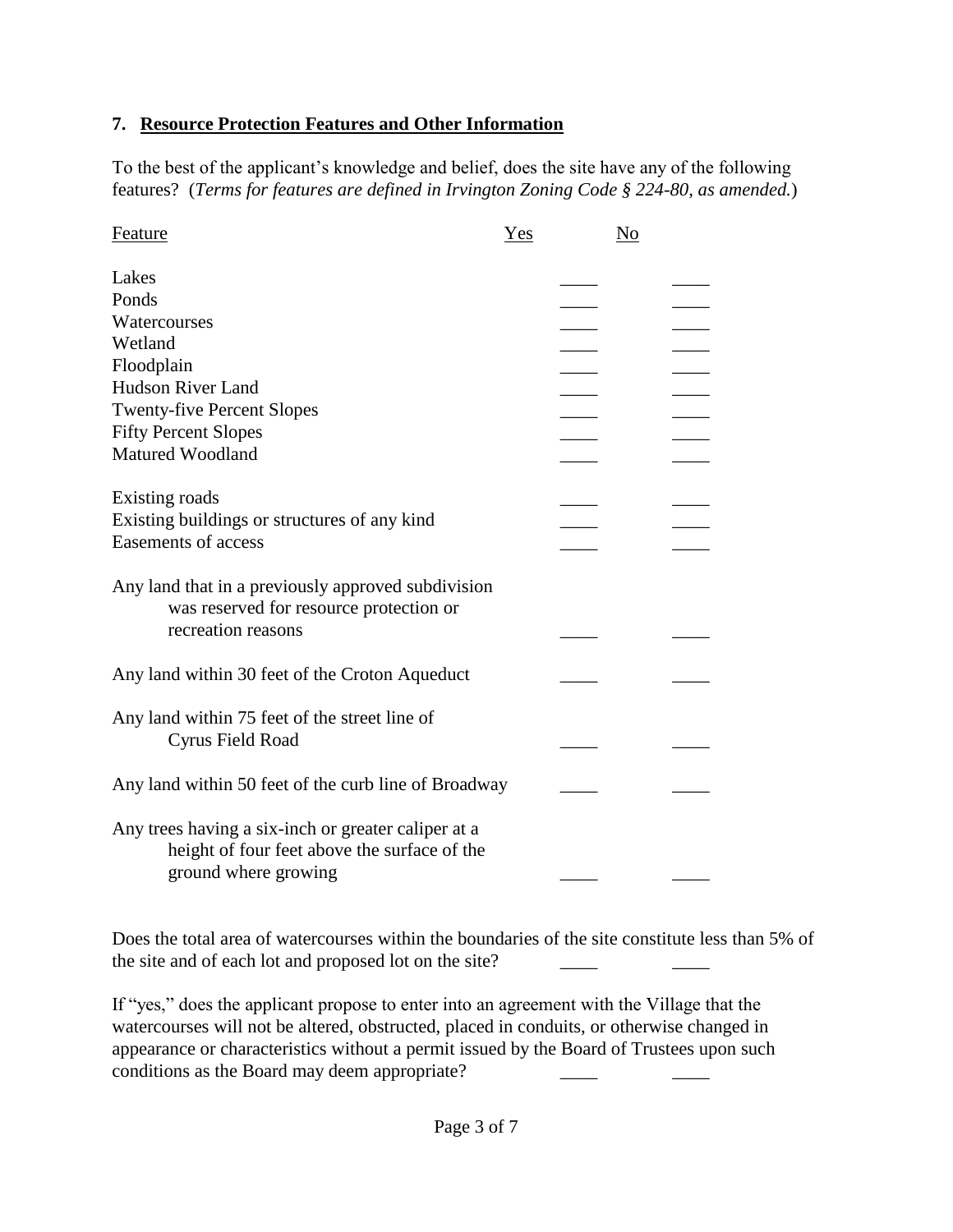### **8. Required Exhibits**

| Exhibit I             | Applicant's Proposed Calculation of Base Site Area (attached)                                                                                                                                                                                                                                                                                                             |
|-----------------------|---------------------------------------------------------------------------------------------------------------------------------------------------------------------------------------------------------------------------------------------------------------------------------------------------------------------------------------------------------------------------|
| Exhibit II            | Applicant's Proposed Calculation of Resource Protection Land (attached)                                                                                                                                                                                                                                                                                                   |
| Exhibit III           | Applicant's Proposed Calculation of Site Capacity (attached)                                                                                                                                                                                                                                                                                                              |
| Exhibit IV            | A certification by a licensed professional engineer or architect, in form and<br>substance satisfactory to the Planning Board, that the information and<br>calculations contained in Exhibits I through III have been checked by such<br>person and are true and correct.                                                                                                 |
| <b>Other Exhibits</b> | If any part of the property to which this application relates is part of a<br>previously approved subdivision plat, or is subject to any prior agreement<br>with the Village, or is the subject of any boundary line or similar<br>agreement with adjoining property owner(s), one copy of each subdivision<br>plat or agreement must be submitted with this application. |
|                       | Map showing the location of the site in relation to adjacent properties and<br>all means of vehicular access to and from the site onto public streets                                                                                                                                                                                                                     |

### **9. Certification**

The undersigned certifies on behalf of the applicant, or on his or her own behalf, that the information contained in the foregoing application is true and complete to the best knowledge and belief of the undersigned; of the directors and principal executive officers of the corporate applicant, if any; of the general partners of the partnership applicant, if any; and/or of the principals, trustees, or principal executives of the applicant if the applicant is an entity other than a corporation or partnership, as the case may be.

Dated: Irvington, New York

Authorized signature

Type or print name of signatory

\_\_\_\_\_\_\_\_\_\_\_\_\_\_\_\_\_\_\_\_\_\_\_\_\_\_\_\_\_\_\_\_\_\_

\_\_\_\_\_\_\_\_\_\_\_\_\_\_\_\_\_\_\_\_\_\_\_\_\_\_\_\_\_\_\_\_\_\_ Title or capacity of signatory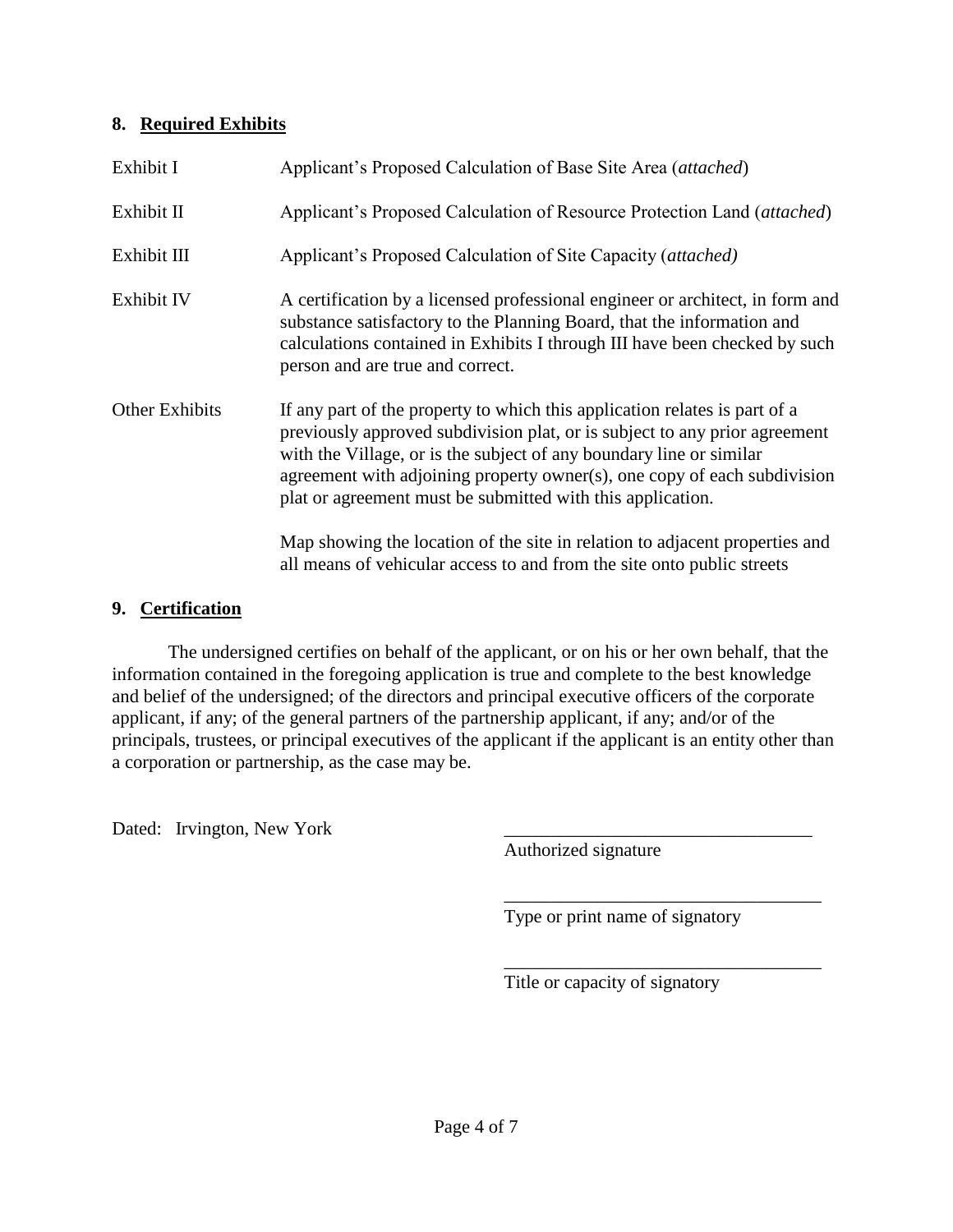**IPB MATTER NO.** 

## **EXHIBIT I**

### **APPLICANT'S PROPOSED CALCULATION OF BASE SITE AREA**

Name of Applicant: \_\_\_\_\_\_\_\_\_\_\_\_\_\_\_\_\_\_\_\_\_\_\_\_\_\_\_\_\_\_\_\_\_\_\_\_\_\_\_\_\_\_\_\_\_\_\_\_\_\_\_\_\_\_ Property Address or Location: Parcel Identification Number: \_\_\_\_\_\_\_\_\_\_\_\_\_\_\_\_\_\_\_\_\_\_\_\_\_\_\_\_\_\_\_\_\_\_\_\_\_\_\_\_\_\_\_\_\_\_\_ Applicant's proposed calculation of the Base Site Area of the site for which this application is made, and which is in a Residence District or in the Business District, is as follows: A. Gross site area as determined by on-site survey \_\_\_\_\_\_\_\_\_\_\_\_\_\_\_ square feet B. Subtract land area constituting (i) rights of way of existing roads that are to remain following development, and (ii) easements of access (\_\_\_\_\_\_\_\_\_\_\_) square feet  $=$   $\frac{1}{2}$  square feet C. Subtract land area that, in a previously approved subdivision encompassing the same land, as all or part of the same parcel, was reserved for resource (*e.g., wetland*) or recreation reasons (\_\_\_\_\_\_\_\_\_\_\_) square feet  $=$  \_\_\_\_\_\_\_\_\_\_\_\_\_\_\_\_\_\_\_\_\_\_ square feet D. Subtract land constituting rights of way of roads (other than driveways in residential districts serving no more than three singlefamily residences) that are to be built as part of the development of the site square feet E. **Equals Base Site Area = \_\_\_\_\_\_\_\_\_\_\_\_ square feet**

[NOTE: If Item C applies, attach prior subdivision approval and/or other documentation sufficient to identify boundaries and area of land subject to such reservation.]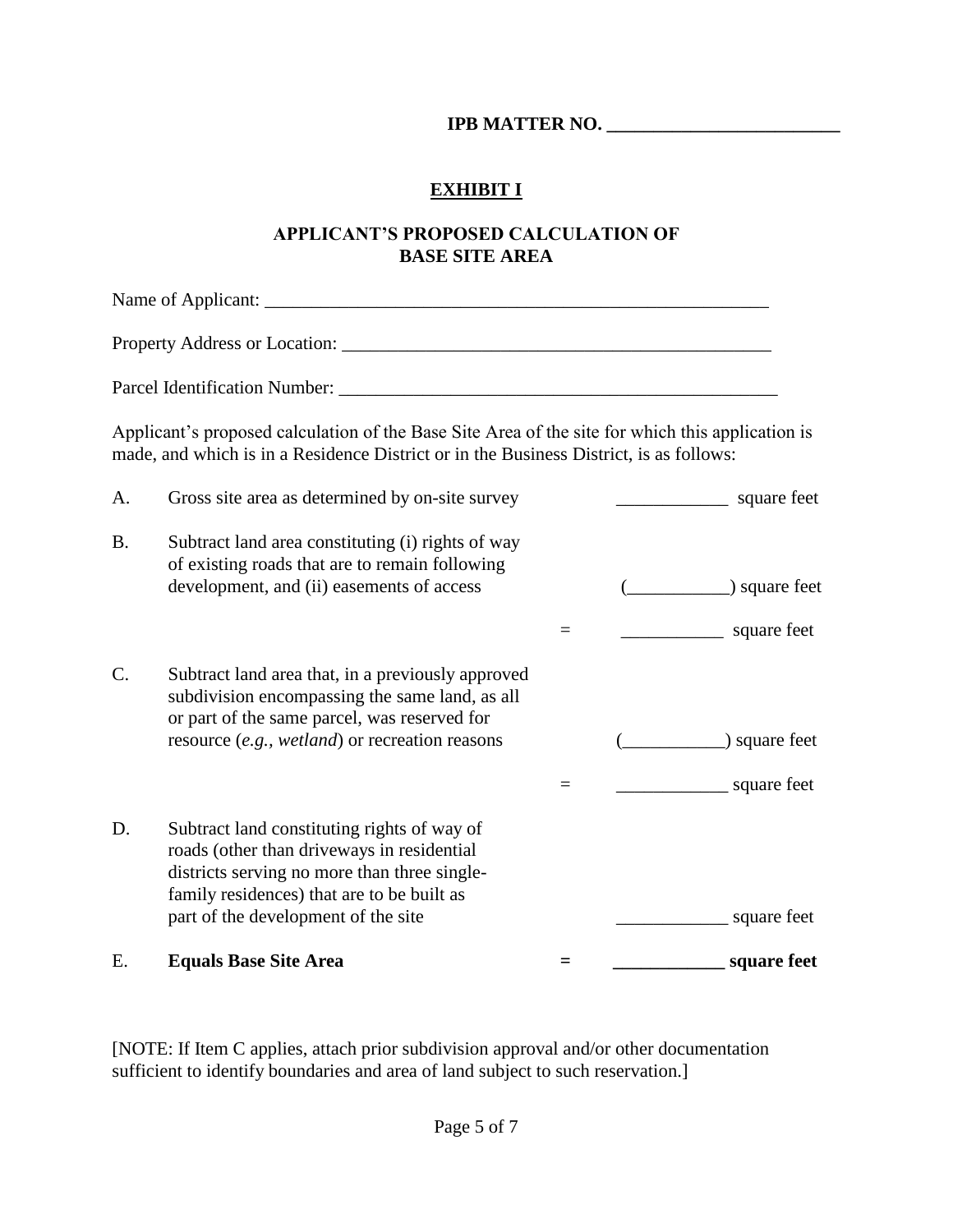## **IPB MATTER NO. \_\_\_\_\_\_\_\_\_\_\_\_\_\_\_\_\_\_\_\_\_\_\_\_\_**

### **EXHIBIT II**

#### **APPLICANT'S PROPOSED CALCULATION OF RESOURCE PROTECTION LAND**

Name of Applicant: \_\_\_\_\_\_\_\_\_\_\_\_\_\_\_\_\_\_\_\_\_\_\_\_\_\_\_\_\_\_\_\_\_\_\_\_\_\_\_\_\_\_\_\_\_\_\_\_\_\_\_\_\_\_

Property Address or Location: \_\_\_\_\_\_\_\_\_\_\_\_\_\_\_\_\_\_\_\_\_\_\_\_\_\_\_\_\_\_\_\_\_\_\_\_\_\_\_\_\_\_\_\_\_\_

Parcel Identification Number: \_\_\_\_\_\_\_\_\_\_\_\_\_\_\_\_\_\_\_\_\_\_\_\_\_\_\_\_\_\_\_\_\_\_\_\_\_\_\_\_\_\_\_\_\_\_\_

Applicant's proposed calculation of the Resource Protection Land within the boundaries of the site for which this application is made is as follows:

| <u>Resource</u>                                                                                                                            | Ratio |   | x $Square$ Feet $=$              | <b>Square Feet</b>                  |
|--------------------------------------------------------------------------------------------------------------------------------------------|-------|---|----------------------------------|-------------------------------------|
| Lakes                                                                                                                                      | 1.00  |   | $X$ $\qquad$ =                   | <u> 1980 - Jan Barbara Barat, p</u> |
| Ponds                                                                                                                                      | 1.00  |   | $X$ ____________ = _____________ |                                     |
| Watercourses                                                                                                                               | 1.00  |   |                                  |                                     |
| Wetland                                                                                                                                    | 1.00  |   |                                  |                                     |
| <b>Hudson River Land</b>                                                                                                                   | 1.00  |   | $X$ ___________ = _________      |                                     |
| Watershed                                                                                                                                  | 1.00  |   |                                  |                                     |
| Floodplain                                                                                                                                 | 1.00  |   |                                  |                                     |
| 25% Slopes                                                                                                                                 | .75   |   | $X \t = \t = \t =$               |                                     |
| 15% Slopes                                                                                                                                 | .50   |   |                                  |                                     |
| Land with unusual geological<br>features Planning Board determined<br>to be worthy of protection $(e.g.,$<br>rockfall, promontories, etc.) | 1.00  | X |                                  |                                     |
|                                                                                                                                            |       |   |                                  |                                     |

**Totals \_\_\_\_\_\_\_\_\_\_\_ \_\_\_\_\_\_\_\_\_\_\_**